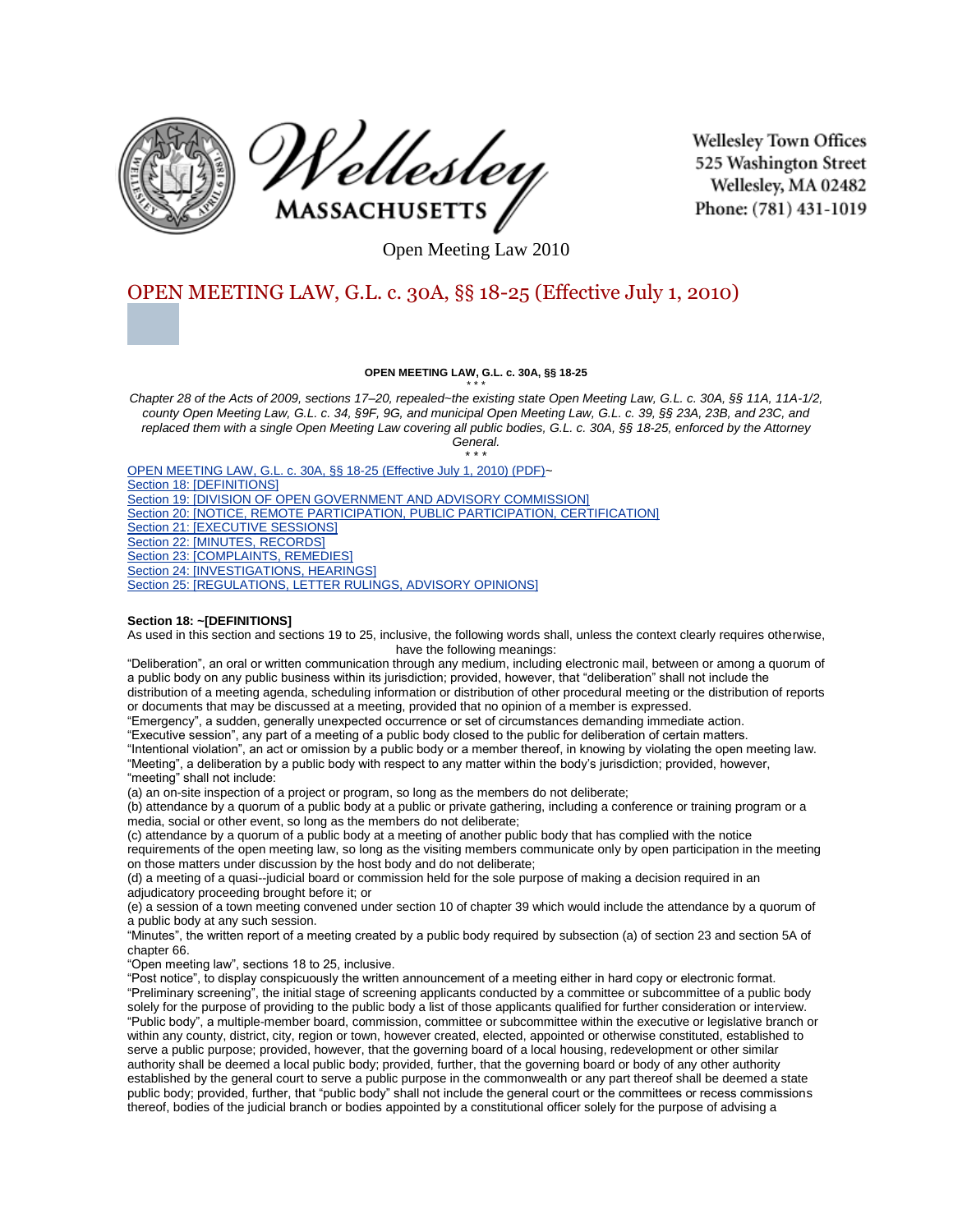constitutional officer and shall not include the board of bank incorporation or the policyholders protective board; and provided further, that a subcommittee shall include any multiple-member body created to advise or make recommendations to a public body.

"Quorum", a simple majority of the members of the public body, unless otherwise provided in a general or special law, executive order or other authorizing provision.

### **Section 19.~~[DIVISION OF OPEN GOVERNMENT AND ADVISORY COMMISSION]**

(a) There shall be in the department of the attorney general a division of open government under the direction of a director of open government. The attorney general shall designate an assistant attorney general as the director of the open government division. The director may appoint and remove, subject to the approval of the attorney general, such expert, clerical and other assistants as the work of the division may require. The division shall perform the duties imposed upon the attorney general by the open meeting law, which may include participating, appearing and intervening in any administrative and judicial proceedings pertaining to the enforcement of the open meeting law. For the purpose of such participation, appearance, intervention and training authorized by this chapter the attorney general may expend such funds as may be appropriated therefor.

(b) The attorney general shall create and distribute educational materials and provide training to public bodies in order to foster awareness and compliance with the open meeting law. Open meeting law training may include, but shall not be limited to, instruction in:

(1) the general background of the legal requirements for the open meeting law;

(2) applicability of sections 18 to 25, inclusive, to governmental bodies;

(3) the role of the attorney general in enforcing the open meeting law; and

(4) penalties and other consequences for failure to comply with this chapter.

(c) There shall be an open meeting law advisory commission. The commission shall consist of 5 members, 2 of whom shall be the chairmen of the joint committee on state administration and regulatory oversight; 1 of whom shall be the president of the Massachusetts Municipal Association or his designee; 1 of whom shall be the president of the Massachusetts Newspaper Publishers Association or his designee; and 1 of whom shall be the attorney general or his designee.

The commission shall review issues relative to the open meeting law and shall submit to the attorney general recommendations for changes to the regulations, trainings, and educational initiatives relative to the open meeting law as it deems necessary and appropriate.

(d) The attorney general shall, not later than January 31, file annually with the commission a report providing information on the enforcement of the open meeting law during the preceding calendar year. The report shall include, but not be limited to: (1) the number of open meeting law complaints received by the attorney general;

(2) the number of hearings convened as the result of open meeting law complaints by the attorney general;

(3) a summary of the determinations of violations made by the attorney general;

(4) a summary of the orders issued as the result of the determination of an open meeting law violation by the attorney general;

(5) an accounting of the fines obtained by the attorney general as the result of open meeting law enforcement actions;

(6) the number of actions filed in superior court seeking relief from an order of the attorney general; and

(7) any additional information relevant to the administration and enforcement of the open meeting law that the attorney general deems appropriate.

### **Section 20.~~[NOTICE, REMOTE PARTICIPATION, PUBLIC PARTICIPATION, CERTIFICATION]**

(a) Except as provided in section 21, all meetings of a public body shall be open to the public.

(b) Except in an emergency, in addition to any notice otherwise required by law, a public body shall post notice of every meeting at least 48 hours prior to such meeting, excluding Saturdays, Sundays and legal holidays. In an emergency, a public body shall post notice as soon as reasonably possible prior to such meeting. Notice shall be printed in a legible, easily understandable format and shall contain the date, time and place of such meeting and a listing of topics that the chair reasonably anticipates will be discussed at the meeting.

(c) For meetings of a local public body, notice shall be filed with the municipal clerk and posted in a manner conspicuously visible to the public at all hours in or on the municipal building in which the clerk's office is located.

For meetings of a regional or district public body, notice shall be filed and posted in each city or town within the region or district in the manner prescribed for local public bodies. For meetings of a regional school district, the secretary of the regional school district committee shall be considered to be its clerk and shall file notice with the clerk of each city or town within such district and shall post the notice in the manner prescribed for local public bodies. For meetings of a county public body, notice shall be filed in the office of the county commissioners and a copy of the notice shall be publicly posted in a manner conspicuously visible to the public at all hours in such place or places as the county commissioners shall designate for the purpose.

For meetings of a state public body, notice shall be filed with the attorney general by posting on a website in accordance with procedures established for this purpose.

The attorney general shall have the authority to prescribe or approve alternative methods of notice where the attorney general determines such alternative will afford more effective notice to the public.

(d) The attorney general may by regulation or letter ruling, authorize remote participation by members of a public body not present at the meeting location; provided, however, that the absent members and all persons present at the meeting location are clearly audible to each other; and provided, further, that a quorum of the body, including the chair, are present at the meeting location. Such authorized members may vote and shall not be deemed absent for the purposes of section 23D of chapter 39.

(e) After notifying the chair of the public body, any person may make a video or audio recording of an open session of a meeting of a public body, or may transmit the meeting through any medium, subject to reasonable requirements of the chair as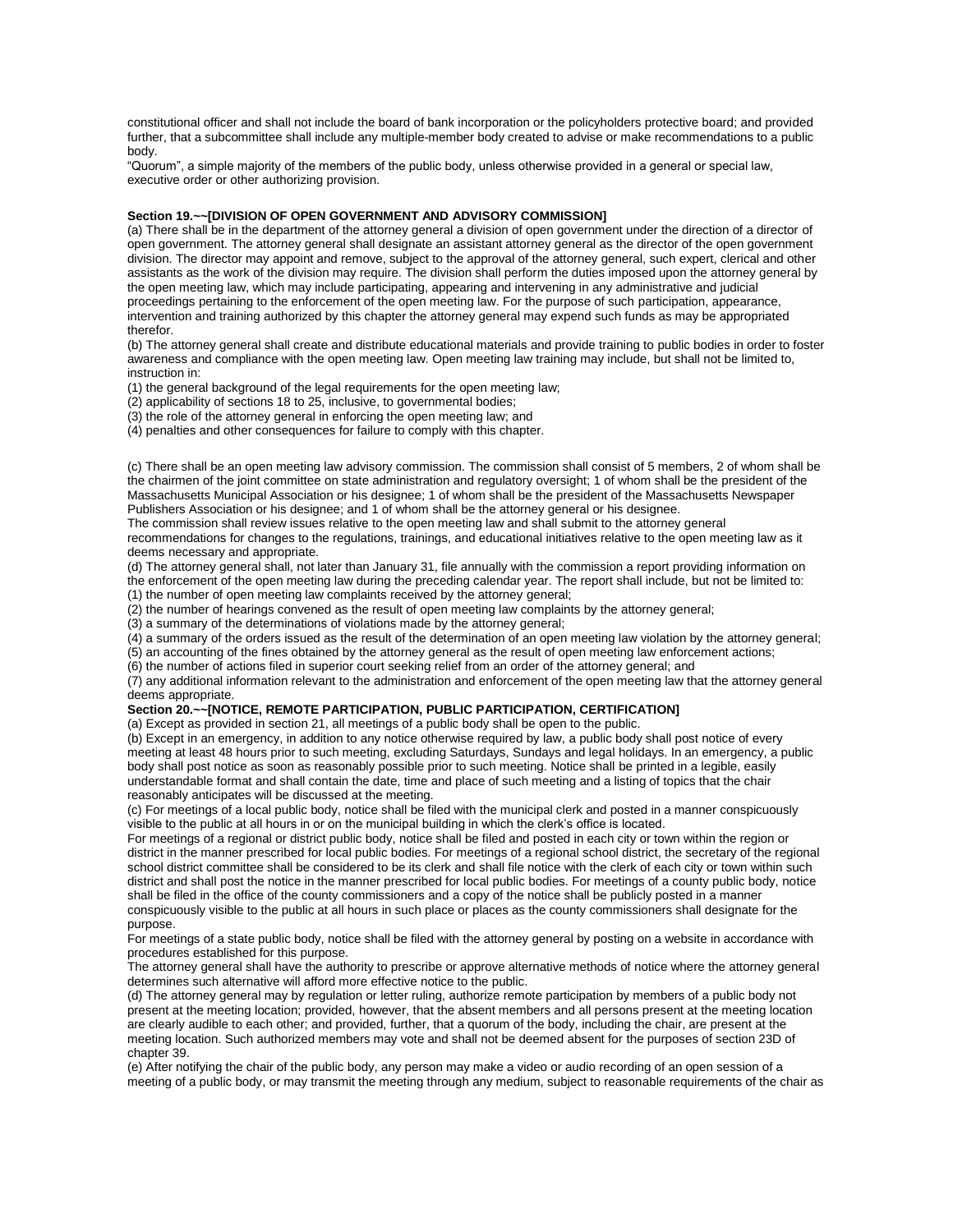to the number, placement and operation of equipment used so as not to interfere with the conduct of the meeting. At the beginning of the meeting the chair shall inform other attendees of any such recordings.

(f) No person shall address a meeting of a public body without permission of the chair, and all persons shall, at the request of the chair, be silent. No person shall disrupt the proceedings of a meeting of a public body. If, after clear warning from the chair, a person continues to disrupt the proceedings, the chair may order the person to withdraw from the meeting and if the person does not withdraw, the chair may authorize a constable or other officer to remove the person from the meeting. (g) Within 2 weeks of qualification for office, all persons serving on a public body shall certify, on a form prescribed by the attorney general, the receipt of a copy of the open meeting law, regulations promulgated pursuant to section 25 and a copy of the educational materials prepared by the attorney general explaining the open meeting law and its application pursuant to section 19. Unless otherwise directed or approved by the attorney general, the appointing authority, city or town clerk or the executive director or other appropriate administrator of a state or regional body, or their designees, shall obtain such certification from each person upon entering service and shall retain it subject to the applicable records retention schedule where the body maintains its official records. The certification shall be evidence that the member of a public body has read and understands the requirements of the open meeting law and the consequences of violating it.

## **Section 21.~~[EXECUTIVE SESSIONS]**

(a) A public body may meet in executive session only for the following purposes:

(1) To discuss the reputation, character, physical condition or mental health, rather than professional competence, of an individual, or to discuss the discipline or dismissal of, or complaints or charges brought against, a public officer, employee, staff member or individual. The individual to be discussed in such executive session shall be notified in writing by the public body at least 48 hours prior to the proposed executive session; provided, however, that notification may be waived upon written agreement of the parties. A public body shall hold an open session if the individual involved requests that the session be open. If an executive session is held, such individual shall have the following rights:

i. to be present at such executive session during deliberations which involve that individual;

ii. to have counsel or a representative of his own choosing present and attending for the purpose of advising the individual and not for the purpose of active participation in the executive session;

iii. to speak on his own behalf; and

iv. to cause an independent record to be created of said executive session by audio-recording or transcription, at the individual's expense.

The rights of an individual set forth in this paragraph are in addition to the rights that he may have from any other source, including, but not limited to, rights under any laws or collective bargaining agreements and the exercise or non-exercise of the individual rights under this section shall not be construed as a waiver of any rights of the individual.

2. To conduct strategy sessions in preparation for negotiations with nonunion personnel or to conduct collective bargaining sessions or contract negotiations with nonunion personnel;

3. To discuss strategy with respect to collective bargaining or litigation if an open meeting may have a detrimental effect on the bargaining or litigating position of the public body and the chair so declares;

4. To discuss the deployment of security personnel or devices, or strategies with respect thereto;

5. To investigate charges of criminal misconduct or to consider the filing of criminal complaints;

6. To consider the purchase, exchange, lease or value of real property if the chair declares that an open meeting may have a detrimental effect on the negotiating position of the public body;

7. To comply with, or act under the authority of, any general or special law or federal grant-in-aid requirements;

8. To consider or interview applicants for employment or appointment by a preliminary screening committee if the chair declares that an open meeting will have a detrimental effect in obtaining qualified applicants; provided, however, that this clause shall not apply to any meeting, including meetings of a preliminary screening committee, to consider and interview applicants who have passed a prior preliminary screening;

9. To meet or confer with a mediator, as defined in section 23C of chapter 233, with respect to any litigation or decision on any public business within its jurisdiction involving another party, group or entity, provided that:

(i) any decision to participate in mediation shall be made in an open session and the parties, issues involved and purpose of the mediation shall be disclosed; and

(ii) no action shall be taken by any public body with respect to those issues which are the subject of the mediation without deliberation and approval for such action at an open session; or

10. To discuss trade secrets or confidential, competitively-sensitive or other proprietary information provided in the course of activities conducted by a governmental body as an energy supplier under a license granted by the department of public utilities pursuant to section 1F of chapter 164, in the course of activities conducted as a municipal aggregator under section 134 of said chapter 164 or in the course of activities conducted by a cooperative consisting of governmental entities organized pursuant to section 136 of said chapter 164, when such governmental body, municipal aggregator or cooperative determines that such disclosure will adversely affect its ability to conduct business in relation to other entities making, selling or distributing electric power and energy.

(b) A public body may meet in closed session for 1 or more of the purposes enumerated in subsection (a) provided that: 1. the body has first convened in an open session pursuant to section 21;

2. a majority of members of the body have voted to go into executive session and the vote of each member is recorded by roll call and entered into the minutes;

3. before the executive session, the chair shall state the purpose for the executive session, stating all subjects that may be revealed without compromising the purpose for which the executive session was called;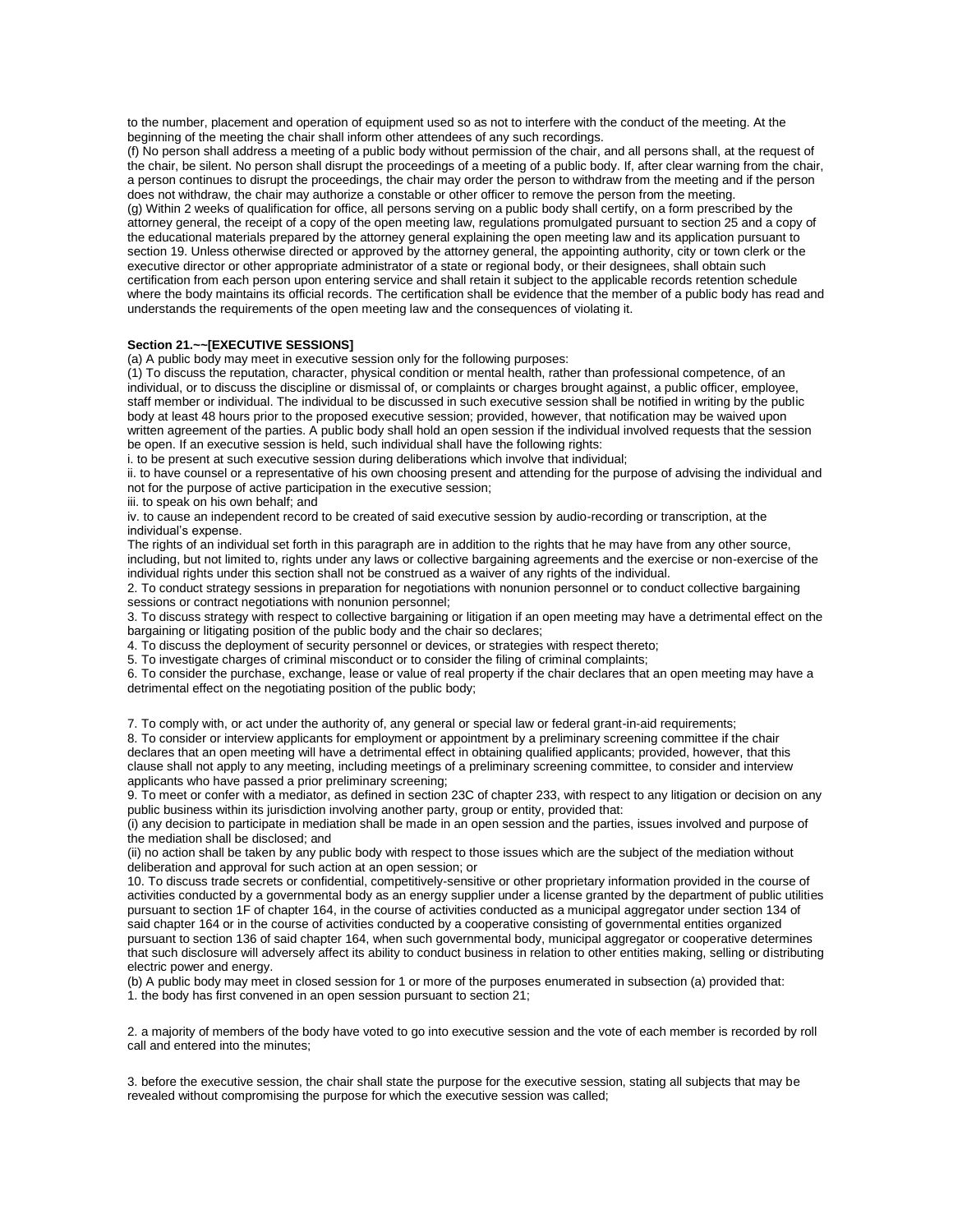4. the chair shall publicly announce whether the open session will reconvene at the conclusion of the executive session; and

5. accurate records of the executive session shall be maintained pursuant to section 23.

### **Section 22.~~[MINUTES, RECORDS]**

(a) A public body shall create and maintain accurate minutes of all meetings, including executive sessions, setting forth the date, time and place, the members present or absent, a summary of the discussions on each subject, a list of documents and other exhibits used at the meeting, the decisions made and the actions taken at each meeting, including the record of all votes. (b) No vote taken at an open session shall be by secret ballot. Any vote taken at an executive session shall be recorded by roll call and entered into the minutes.

(c) Minutes of all open sessions shall be created and approved in a timely manner. The minutes of an open session, if they exist and whether approved or in draft form, shall be made available upon request by any person within 10 days. (d) Documents and other exhibits, such as photographs, recordings or maps, used by the body at an open or executive session shall, along with the minutes, be part of the official record of the session.

(e) The minutes of any open session, the notes, recordings or other materials used in the preparation of such minutes and all documents and exhibits used at the session, shall be public records in their entirety and not exempt from disclosure pursuant to any of the exemptions under clause Twenty-sixth of section 7 of chapter 4. Notwithstanding this paragraph, the following materials shall be exempt from disclosure to the public as personnel information: (1) materials used in a performance evaluation of an individual bearing on his professional competence, provided they were not created by the members of the body for the purposes of the evaluation; and (2) materials used in deliberations about employment or appointment of individuals, including applications and supporting materials; provided, however, that any resume submitted by an applicant shall not be exempt.

(f) The minutes of any executive session, the notes, recordings or other materials used in the preparation of such minutes and all documents and exhibits used at the session, may be withheld from disclosure to the public in their entirety under subclause (a) of clause Twenty-sixth of section 7 of chapter 4, as long as publication may defeat the lawful purposes of the executive session, but no longer; provided, however, that the executive session was held in compliance with section 21.

When the purpose for which a valid executive session was held has been served, the minutes, preparatory materials and documents and exhibits of the session shall be disclosed unless the attorney-client privilege or 1 or more of the exemptions under said clause Twenty-sixth of said section 7 of said chapter 4 apply to withhold these records, or any portion thereof, from disclosure.

For purposes of this subsection, if an executive session is held pursuant to clause (2) or (3) of subsections (a) of section 21, then the minutes, preparatory materials and documents and exhibits used at the session may be withheld from disclosure to the public in their entirety, unless and until such time as a litigating, negotiating or bargaining position is no longer jeopardized by such disclosure, at which time they shall be disclosed unless the attorney-client privilege or 1 or more of the exemptions under said clause Twenty-sixth of said section 7 of said chapter 4 apply to withhold these records, or any portion thereof, from disclosure.

(g)(1) The public body, or its chair or designee, shall, at reasonable intervals, review the minutes of executive sessions to determine if the provisions of this subsection warrant continued non-disclosure. Such determination shall be announced at the body's next meeting and such announcement shall be included in the minutes of that meeting.

(2) Upon request by any person to inspect or copy the minutes of an executive session or any portion thereof, the body shall respond to the request within 10 days following receipt and shall release any such minutes not covered by an exemption under subsection (f); provided, however, that if the body has not performed a review pursuant to paragraph (1), the public body shall perform the review and release the non-exempt minutes, or any portion thereof, not later than the body's next meeting or 30 days, whichever first occurs. A public body shall not assess a fee for the time spent in its review.

### **Section 23.~~[COMPLAINTS, REMEDIES]**

(a) Subject to appropriation, the attorney general shall interpret and enforce the open meeting law.

(b) At least 30 days prior to the filing of a complaint with the attorney general, the complainant shall file a written complaint with the public body, setting forth the circumstances which constitute the alleged violation and giving the body an opportunity to remedy the alleged violation; provided, however, that such complaint shall be filed within 30 days of the date of the alleged violation. The public body shall, within 14 business days of receipt of a complaint, send a copy of the complaint to the attorney general and notify the attorney general of any remedial action taken. Any remedial action taken by the public body in response to a complaint under this subsection shall not be admissible as evidence against the public body that a violation occurred in any later administrative or judicial proceeding relating to such alleged violation. The attorney general may authorize an extension of time to the public body for the purpose of taking remedial action upon the written request of the public body and a showing of good cause to grant the extension.

(c) Upon the receipt of a complaint by any person, the attorney general shall determine, in a timely manner, whether there has been a violation of the open meeting law. The attorney general may, and before imposing any civil penalty on a public body shall, hold a hearing on any such complaint. Following a determination that a violation has occurred, the attorney general shall determine whether the public body, 1 or more of the members, or both, are responsible and whether the violation was intentional or unintentional. Upon the finding of a violation, the attorney general may issue an order to:

(1) compel immediate and future compliance with the open meeting law;

(2) compel attendance at a training session authorized by the attorney general;

(3) nullify in whole or in part any action taken at the meeting;

(4) impose a civil penalty upon the public body of not more than \$1,000 for each intentional violation;

(5) reinstate an employee without loss of compensation, seniority, tenure or other benefits;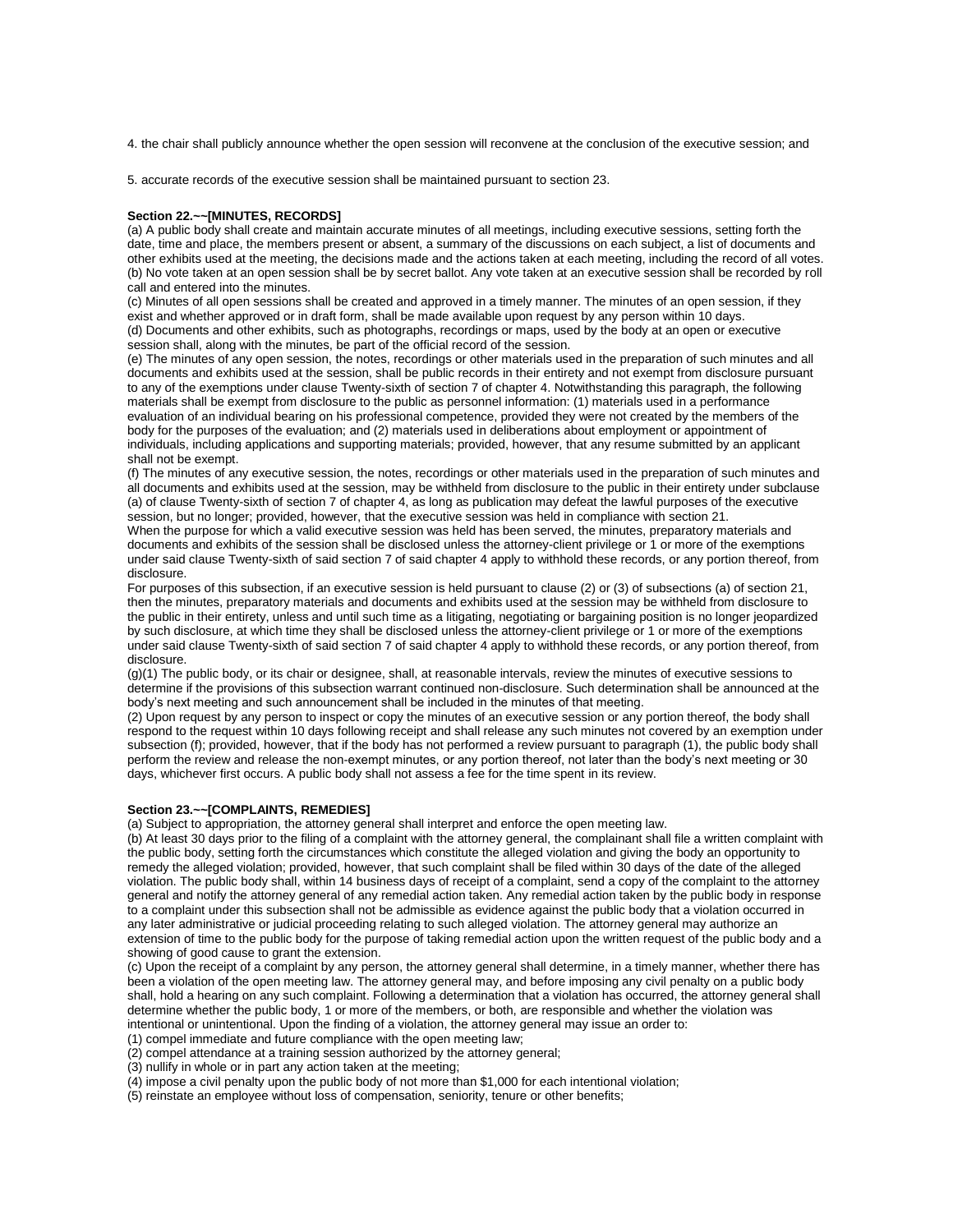(6) compel that minutes, records or other materials be made public; or

7) prescribe other appropriate action.

(d) A public body or any member of a body aggrieved by any order issued pursuant to this section may, notwithstanding any general or special law to the contrary, obtain judicial review of the order only through an action in superior court seeking relief in the nature of certiorari; provided, however, that notwithstanding section 4 of chapter 249, any such action shall be commenced in superior court within 21 days of receipt of the order. Any order issued under this section shall be stayed pending judicial review; provided, however, that if the order nullifies an action of the public body, the body shall not implement such action pending judicial review.

(e) If any public body or member thereof shall fail to comply with the requirements set forth in any order issued by the attorney general, or shall fail to pay any civil penalty imposed within 21 days of the date of issuance of such order or within 30 days following the decision of the superior court if judicial review of such order has been timely sought, the attorney general may file an action to compel compliance. Such action shall be filed in placeCitySuffolk superior court with respect to state public bodies and, with respect to all other public bodies, in the superior court in any county in which the public body acts or meets. If such body or member has not timely sought judicial review of the order, such order shall not be open to review in an action to compel compliance.

(f) As an alternative to the procedure in subsection (b), the attorney general or 3 or more registered voters may initiate a civil action to enforce the open meeting law. Any action under this subsection shall be filed in placeCitySuffolk superior court with respect to state public bodies and, with respect to all other public bodies, in the superior court in any county in which the public body acts or meets.

In any action filed pursuant to this subsection, in addition to all other remedies available to the superior court, in law or in equity, the court shall have all of the remedies set forth in subsection (b).

In any action filed under this subsection, the order of notice on the complaint shall be returnable not later than 10 days after the filing and the complaint shall be heard and determined on the return day or on such day as the court shall fix, having regard to the speediest possible determination of the cause consistent with the rights of the parties; provided, however, that orders may be issued at any time on or after the filing of the complaint without notice when such order is necessary to fulfill the purposes of the open meeting law. In the hearing of any action under this subsection, the burden shall be on the respondent to show by a preponderance of the evidence that the action complained of in such complaint was in accordance with and authorized by the open meeting law; provided, however, that no civil penalty may be imposed on an individual absent proof that the action complained of violated the open meeting law.

(g) It shall be a defense to the imposition of a penalty that the public body, after full disclosure, acted in good faith compliance with the advice of the public body's legal counsel.

(h) Payment of civil penalties under this section paid to or received by the attorney general shall be paid into the general fund of the commonwealth.

### **Section 24.~~[INVESTIGATIONS, HEARINGS]**

(a) Whenever the attorney general has reasonable cause to believe that a person, including any public body and any other state, regional, county, municipal or other governmental official or entity, has violated the open meeting law, the attorney general may conduct an investigation to ascertain whether in fact such person has violated the open meeting law. Upon notification of an investigation, any person, public body or any other state, regional, county, municipal or other governmental official or entity who is the subject of an investigation, shall make all information necessary to conduct such investigation available to the attorney general. In the event that the person, public body or any other state, regional, county, municipal or other governmental official or entity being investigated does not voluntarily provide relevant information to the attorney general within 30 days of receiving notice of the investigation, the attorney general may: (1) take testimony under oath concerning such alleged violation of the open meeting law; (2) examine or cause to be examined any documentary material of whatever nature relevant to such alleged violation of the open meeting law; and (3) require attendance during such examination of documentary material of any person having knowledge of the documentary material and take testimony under oath or acknowledgment in respect of any such documentary material. Such testimony and examination shall take place in the county where such person resides or has a place of business or, if the parties consent or such person is a nonresident or has no place of business within the commonwealth, in placeCitySuffolk county.

(b) Notice of the time, place and cause of such taking of testimony, examination or attendance shall be given by the attorney general at least 10 days prior to the date of such taking of testimony or examination.

(c) Service of any such notice may be made by: (1) delivering a duly-executed copy to the person to be served or to a partner or to any officer or agent authorized by appointment or by law to receive service of process on behalf of such person; (2) delivering a duly-executed copy to the principal place of business in the commonwealth of the person to be served; or (3) mailing by registered or certified mail a duly-executed copy addressed to the person to be served at the principal place of business in the commonwealth or, if said person has no place of business in the commonwealth, to his principal office or place of business.

(d) Each such notice shall: (1) state the time and place for the taking of testimony or the examination and the name and address of each person to be examined, if known and, if the name is not known, a general description sufficient to identify him or the particular class or group to which he belongs; (2) state the statute and section thereof, the alleged violation of which is under investigation and the general subject matter of the investigation; (3) describe the class or classes of documentary material to be produced thereunder with reasonable specificity, so as fairly to indicate the material demanded; (4) prescribe a return date within which the documentary material is to be produced; and (5) identify the members of the attorney general's staff to whom such documentary material is to be made available for inspection and copying.

(e) No such notice shall contain any requirement which would be unreasonable or improper if contained in a subpoena duces tecum issued by a court of the commonwealth or require the disclosure of any documentary material which would be